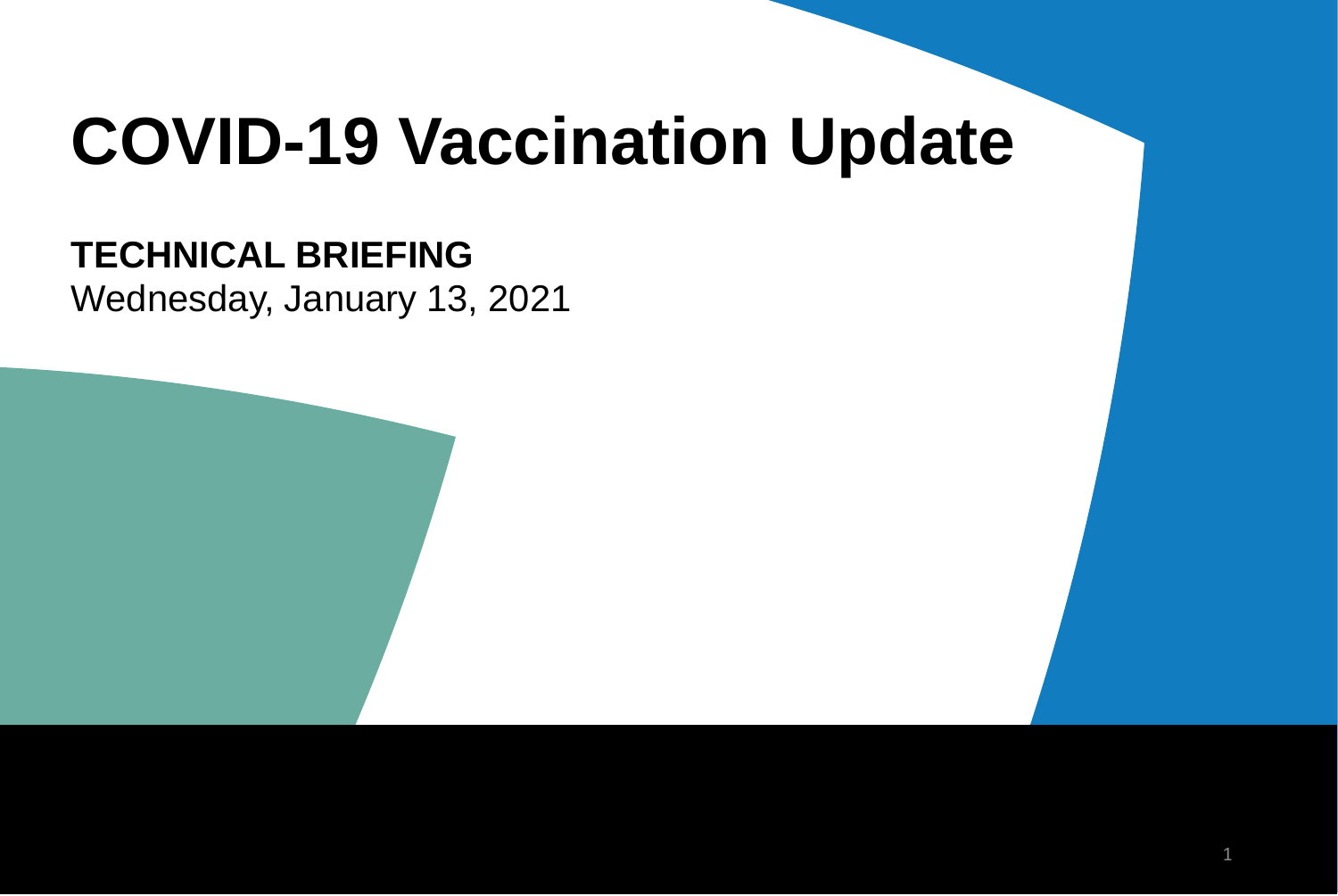## KEY ACHIEVEMENTS TO DATE

- Successful Pfizer pilot program completed yielding valuable lessons learned
- Over 144,000 doses administered across the province (as of 8 p.m., January 12)
	- o Over 45,000 healthcare workers in LTC and retirement homes
	- o Over 77,000 healthcare workers
	- o Over 13,000 LTC and retirement homes residents
	- An additional 20,000 LTC, Retirement Home staff, residents, and essential caregivers have received Moderna vaccinations
- Second dose, full immunization began January 5, 2021, with over 8,000 Ontarians fully immunized after receiving both doses (as of 8 p.m., January 12)
- Expanded access to vaccinations beyond initial hospital sites, including with mobile teams to provide direct access to over 100 long-term and retirement homes
- Hospital and other delivery channels have ramped up to complete initial allocations of Pfizer doses (initial 95,000 doses complete, and additional delivery of 48,000 doses in the next few days)
- Moderna vaccine administered within a day of receiving shipments from the federal government
- Expanded health care professionals who will be able to administer the vaccine can register and apply through Ontario's Matching Portal, including nurse practitioners, registered nurses and registered practical nurses; and pharmacists, pharmacy students, interns and pharmacy technicians 2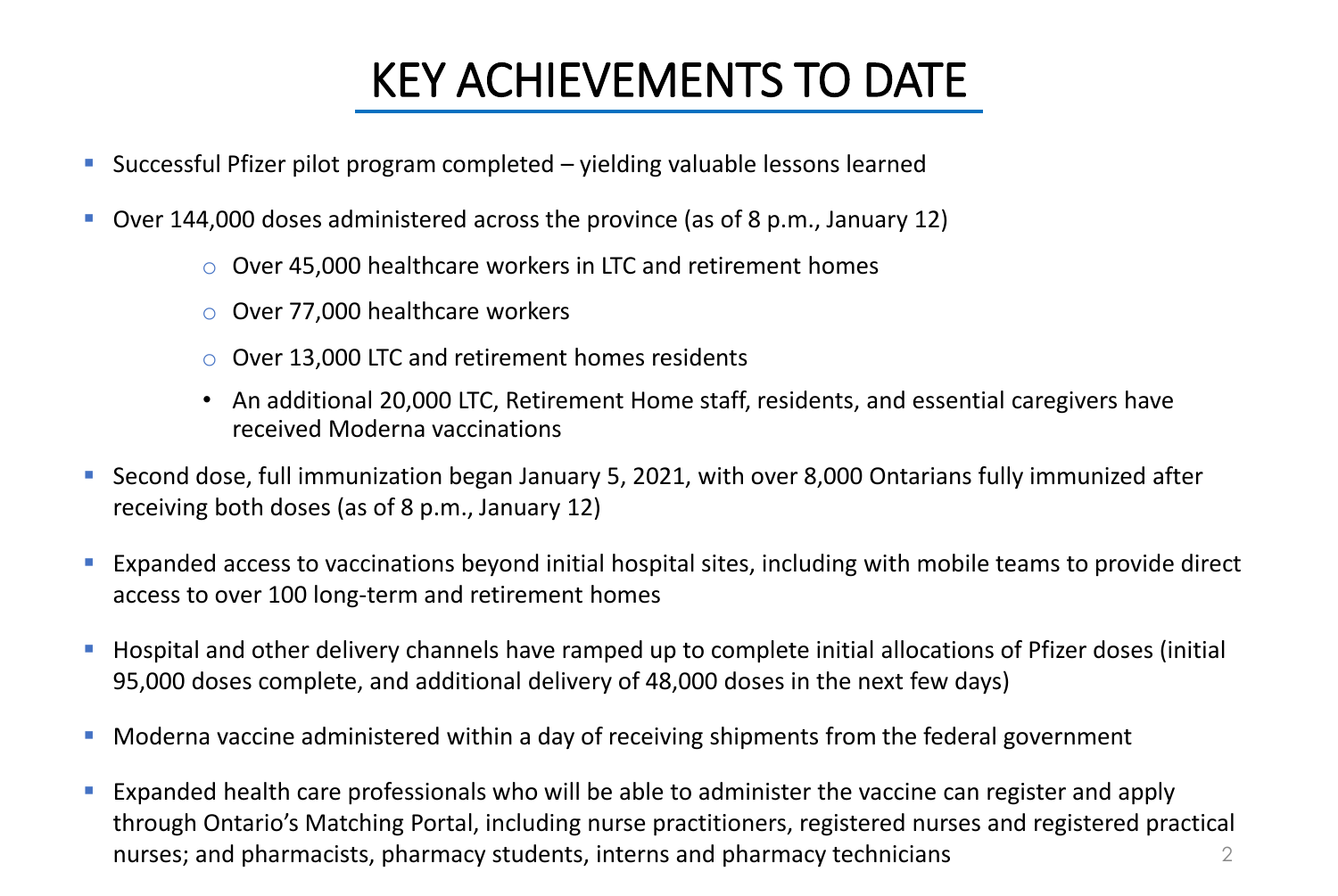### COVID-19 VACCINE DISTRIBUTION PLAN

#### *For deployment of Pfizer and Moderna vaccines*

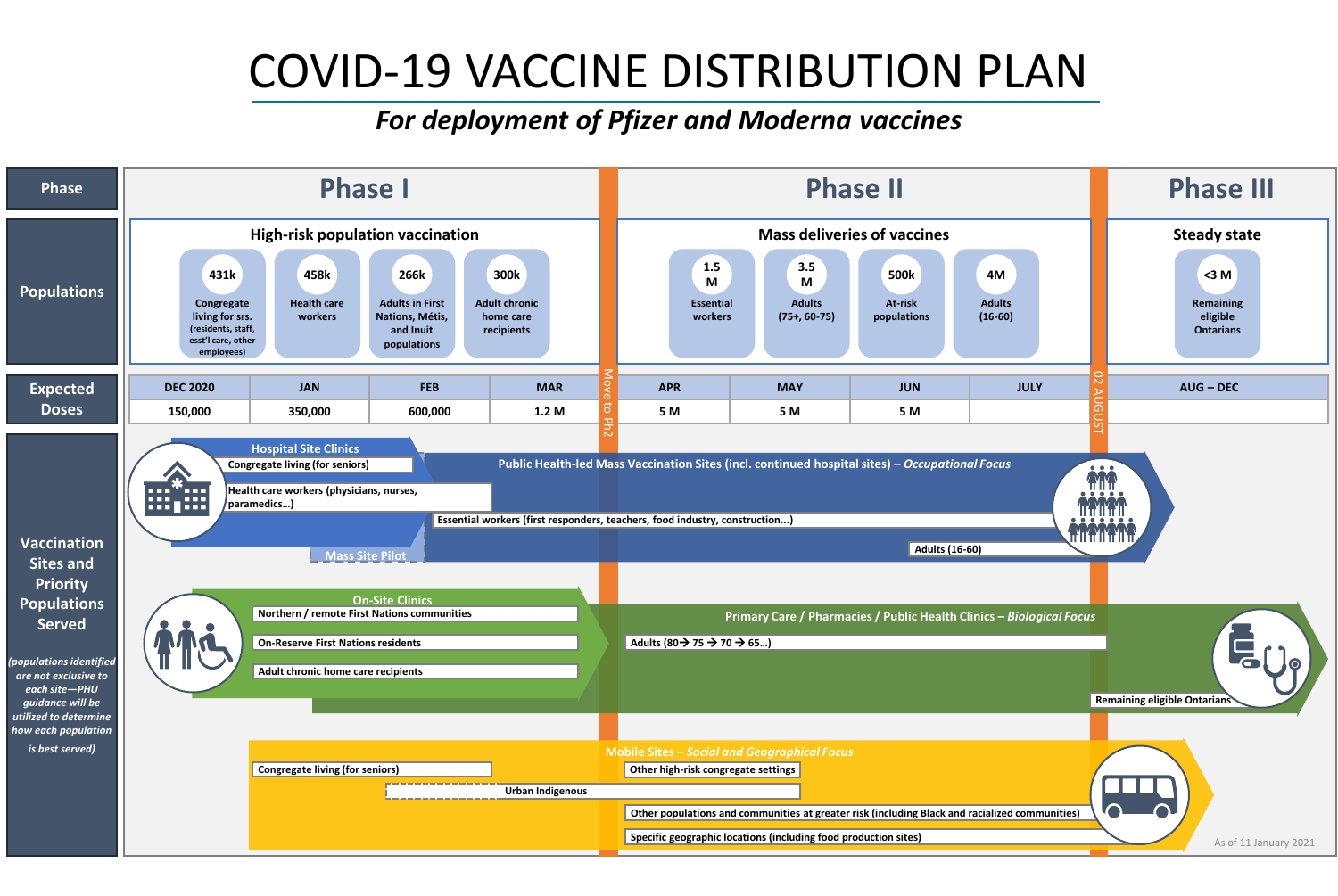## PHASED PRIORITIZATION OVERVIEW

### *Principles*

- **Application of an equity lens:** The impact of risk factors may be different for racialized and marginalized populations – an equity lens has been applied to all prioritized groups.
- **Data-driven decision-making:** Where it is available, data should inform decision-making around prioritization – including prioritizing the groups that have been disproportionally impacted by COVID-19 as early as possible.
- **Engagement:** Ontario is consulting with all affected groups to ensure prioritization decisions are well-informed and accepted – "nothing about us without us".
- **Individual risk factors:** Age is the most impactful factor for determining individual risk of a severe outcome from COVID-19, but other factors of individual risk are also important for individuals to voluntarily self-identify.
- **Local decision-making:** Provincial direction on prioritization is balanced with public health unit decision-making based on the local context.
- **Building in adaptability:** Priorities may change as the situation in Ontario evolves and as more information about the vaccine and the impact of the pandemic becomes available.
- **Transparency:** Share the rationale behind prioritization and data used to ensure public understanding of how decisions were made about the vaccine.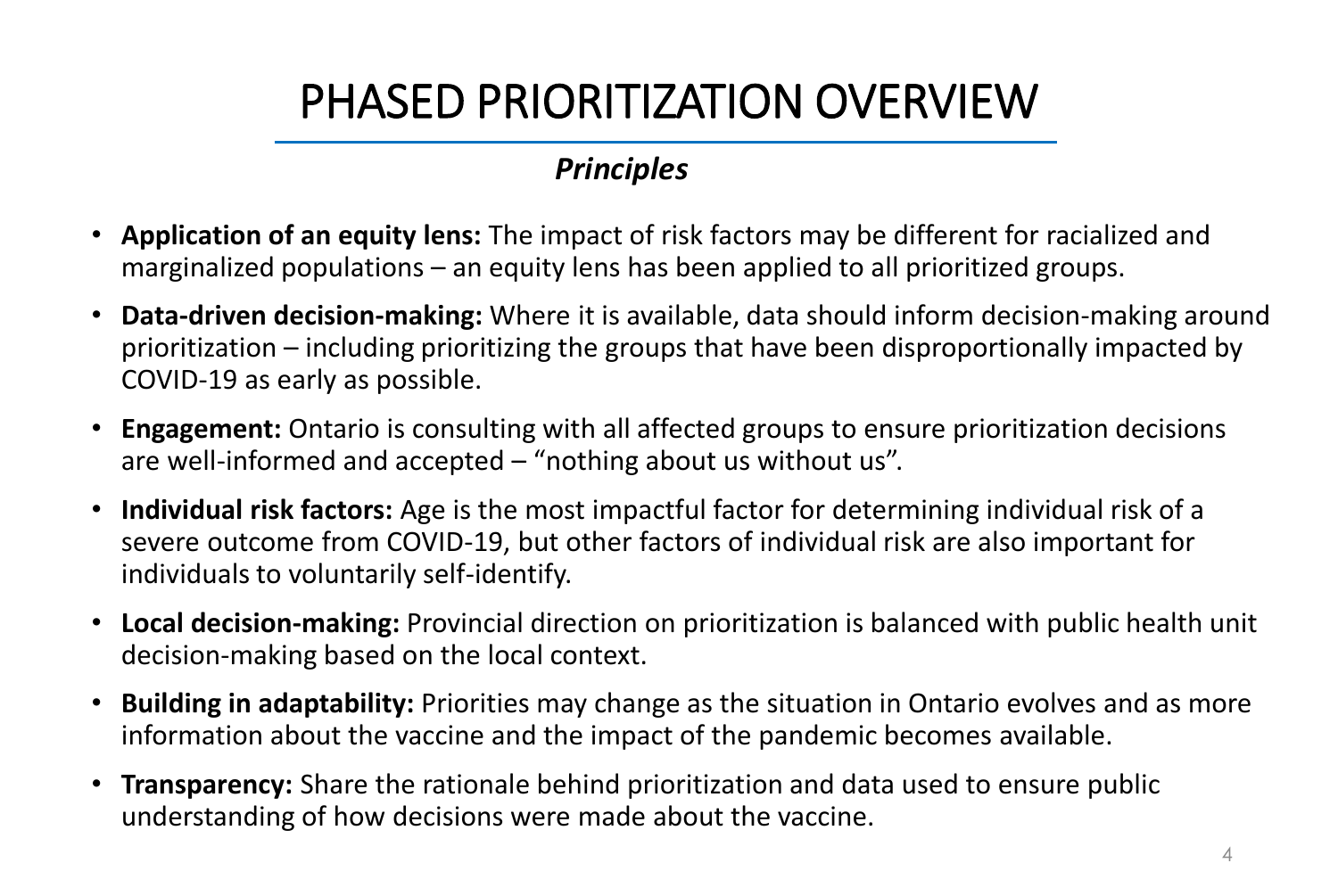## VACCINE DISTRIBUTION: PHASED PRIORITIZATION

- Vaccination rollout phases will be continuous and overlapping Phase 2 vaccinations likely to begin while Phase 1 is still ongoing (e.g., vaccination of adults >80 may begin in parallel or before low-risk health care worker vaccination).
- Vaccination schedules are intended to be flexible and responsive to ongoing needs, vaccine logistics and risk factors.
- Ontario is ready to receive vaccines whenever they are available, and will shift to Phase 2 priority populations as soon as there are sufficient vaccines provided by the Federal government.

|                                   | <b>DEC</b><br><b>JAN</b>                                                                           |  | <b>FEB</b>                                                                                                                                                                                                                                                                | <b>MAR</b>                                                                    | <b>APR</b> |                                                                                                                                                                                                                                                                                                                                                                                                                                                                                                                                                             | <b>MAY</b>                                                                                              | <b>JUN</b> | <b>JUL</b>                                       |  |
|-----------------------------------|----------------------------------------------------------------------------------------------------|--|---------------------------------------------------------------------------------------------------------------------------------------------------------------------------------------------------------------------------------------------------------------------------|-------------------------------------------------------------------------------|------------|-------------------------------------------------------------------------------------------------------------------------------------------------------------------------------------------------------------------------------------------------------------------------------------------------------------------------------------------------------------------------------------------------------------------------------------------------------------------------------------------------------------------------------------------------------------|---------------------------------------------------------------------------------------------------------|------------|--------------------------------------------------|--|
| <b>VACCINES ARRIVE</b>            |                                                                                                    |  | "VACCINES IN ARMS"                                                                                                                                                                                                                                                        |                                                                               |            |                                                                                                                                                                                                                                                                                                                                                                                                                                                                                                                                                             |                                                                                                         |            |                                                  |  |
| $\partial \overline{\mathcal{F}}$ |                                                                                                    |  | <b>PHASE 1</b>                                                                                                                                                                                                                                                            |                                                                               |            |                                                                                                                                                                                                                                                                                                                                                                                                                                                                                                                                                             |                                                                                                         |            |                                                  |  |
|                                   |                                                                                                    |  | <b>PHASE 2</b>                                                                                                                                                                                                                                                            |                                                                               |            |                                                                                                                                                                                                                                                                                                                                                                                                                                                                                                                                                             |                                                                                                         |            |                                                  |  |
|                                   |                                                                                                    |  |                                                                                                                                                                                                                                                                           |                                                                               |            |                                                                                                                                                                                                                                                                                                                                                                                                                                                                                                                                                             |                                                                                                         |            |                                                  |  |
|                                   | <b>FIRST VACCINES ARRIVE</b>                                                                       |  | <b>PHASE 1</b>                                                                                                                                                                                                                                                            |                                                                               |            | <b>PHASE 2</b>                                                                                                                                                                                                                                                                                                                                                                                                                                                                                                                                              |                                                                                                         |            |                                                  |  |
| People                            | Staff and essential<br>caregivers in LTCHs<br>and high-risk<br><b>Retirement Homes</b><br>$(RH)$ . |  | Residents, staff, essential<br>$\bullet$<br>caregivers, and other employees of<br>congregate living settings that<br>provide care for seniors.<br>Health care workers.<br>Adults in First Nations, Metis and<br>Inuit populations.<br>Adult chronic home care recipients. |                                                                               |            | Older adults, beginning with those ≥80 years old and<br>decreasing in 5-year increments over the course of<br>vaccine roll-out.<br>Those living and working in other high-risk<br>congregate settings.<br>Essential Workers, beginning with front-line<br>essential workers.<br>Individuals with high-risk chronic conditions, and<br>their caregivers.<br>Other populations and communities facing barriers<br>related to the determinants of health across Ontario<br>who are at greater COVID-19 risk (e.g., Black and<br>other racialized populations). |                                                                                                         |            |                                                  |  |
| <b>Places</b>                     | 2 Initial locations<br>Ramp up to 19<br>locations                                                  |  | centres (LTCH/RH)                                                                                                                                                                                                                                                         | Specialized vaccination<br>Mobile vaccination sites<br>Mass vaccination sites |            |                                                                                                                                                                                                                                                                                                                                                                                                                                                                                                                                                             | Mass vaccination sites • Primary care<br>Hospitals<br>Mobile vaccination sites<br>Pharmacies<br>Clinics |            | • Strategic in-community<br>locations (CHC/AHAC) |  |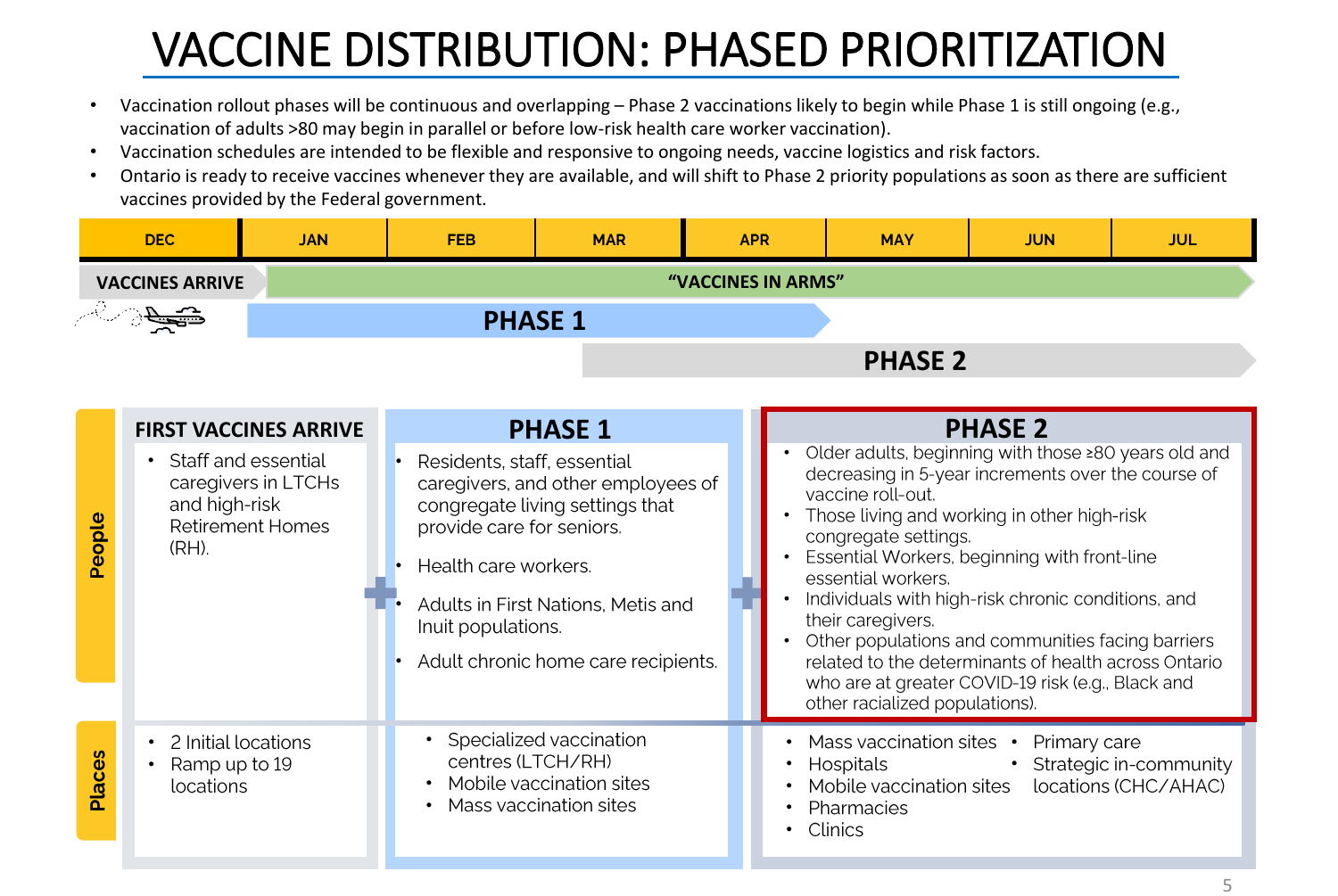## PRIORITIZATION REPORT BACK

### *Alignment with Ethical Framework*

| <b>Ethical Principle</b>                                 | Rationale                                                                                                                                                                                                                                                                                                                                                                                                                                                                                                                                                                                                                                                                                                                                                                                                                                                                                             |
|----------------------------------------------------------|-------------------------------------------------------------------------------------------------------------------------------------------------------------------------------------------------------------------------------------------------------------------------------------------------------------------------------------------------------------------------------------------------------------------------------------------------------------------------------------------------------------------------------------------------------------------------------------------------------------------------------------------------------------------------------------------------------------------------------------------------------------------------------------------------------------------------------------------------------------------------------------------------------|
| <b>Minimize Harms</b><br>and Maximize<br><b>Benefits</b> | Essential workers, particularly front-line essential workers, are at greater risk of infection and are essential for<br>critical infrastructure.<br>Older adults are at increased risk for severe disease and outcomes due to COVID-19.<br>$\bullet$<br>Individuals who have high risk medical conditions are at increased risk for severe disease and outcomes due to<br>$\bullet$<br>COVID-19; their caregivers can be key vectors of disease transmission to high-risk populations.<br>Those living and working in congregate living settings are at greater risk of infection and, due to socioeconomic<br>factors, are at increased risk of severe disease and outcomes due to COVID-19.<br>• Other populations who have experienced greater disadvantage from COVID-19 are at increased risk of serious<br>illness and death due to biological, social, geographical, and occupational factors. |
|                                                          |                                                                                                                                                                                                                                                                                                                                                                                                                                                                                                                                                                                                                                                                                                                                                                                                                                                                                                       |
| <b>Equity</b>                                            | • Groups that have been disproportionally impacted by COVID-19 are being prioritized. Prioritizing groups who<br>have experienced greater disadvantage from COVID-19 due to biological, social, geographical, and occupational<br>factors aims to reduce disparities in illness and death related to COVID-19, as well as disparities in the<br>determinants of health (e.g., congregate living settings) that are linked to risk of illness and death related to<br>COVID-19.                                                                                                                                                                                                                                                                                                                                                                                                                        |
|                                                          |                                                                                                                                                                                                                                                                                                                                                                                                                                                                                                                                                                                                                                                                                                                                                                                                                                                                                                       |
| <b>Fairness</b>                                          | • To ensure that vaccines reach all individuals within similarly prioritized groups, including those who are<br>marginalized, the strategy will include active deployment of vaccines through accessible channels (e.g., mobile<br>sites directly into communities, pharmacies/primary care for older populations).                                                                                                                                                                                                                                                                                                                                                                                                                                                                                                                                                                                   |
|                                                          |                                                                                                                                                                                                                                                                                                                                                                                                                                                                                                                                                                                                                                                                                                                                                                                                                                                                                                       |
| <b>Transparency</b>                                      | • The prioritization approach and the rationale for it will be made publicly available.                                                                                                                                                                                                                                                                                                                                                                                                                                                                                                                                                                                                                                                                                                                                                                                                               |
|                                                          |                                                                                                                                                                                                                                                                                                                                                                                                                                                                                                                                                                                                                                                                                                                                                                                                                                                                                                       |
| <b>Legitimacy</b>                                        | Populations who are prioritized based on evidence of those most affected by COVID-19, and informed by<br>$\bullet$<br>consultations through various tables (e.g., Indigenous Affairs Ontario, prioritization sub-group).                                                                                                                                                                                                                                                                                                                                                                                                                                                                                                                                                                                                                                                                              |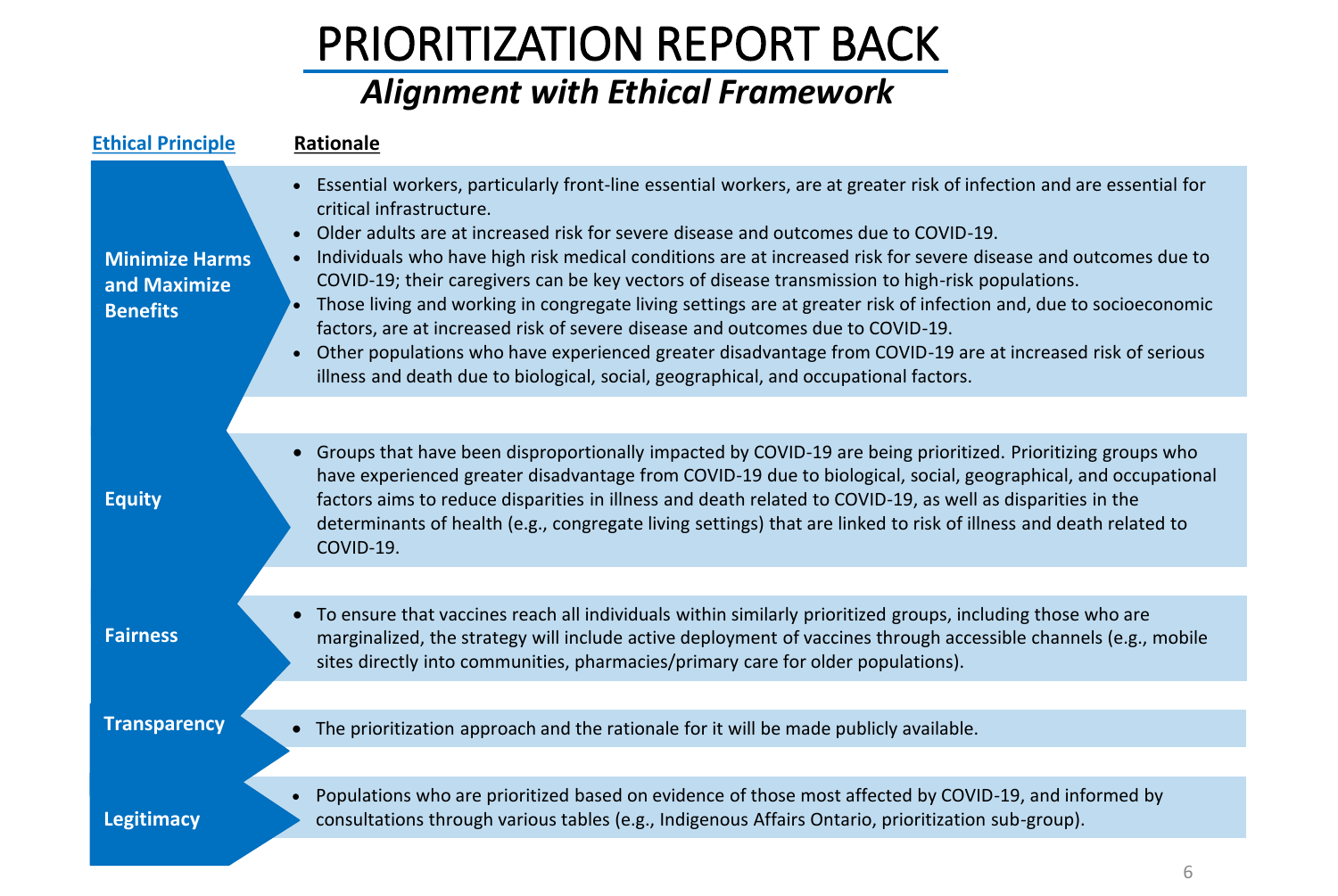### *Planning for Pfizer to end of January*

#### **Pfizer deliveries confirmed for January**

- **Week of Jan 4:** approximately 50K doses
- **Week of Jan 11:** approximately 80K doses
- **Week of Jan 18:** approximately 80K doses
- **Week of Jan 25**: approximately 80K doses
- **Week of Feb 1:** approximately 143K doses

#### **Expand to additional delivery sites**

- Expansion of delivery sites to additional 7 hospitals and 2 public health units by end of January, determined by data-driven analysis, which will further increase the number of delivery locations from which to mobilize doses to long-term care and high-risk retirement homes across the province
	- $\circ$  Jan 4 19 sites
	- $\circ$  Jan 11 & 18 23 sites
	- $\circ$  Jan 25 28 sites
	- $\circ$  Feb 1 38 sites
- Recipients: Long-term care home and high-risk retirement home staff, and essential caregivers as priority, as well as hospital workers
- Toronto Public Health will open the first municipally-run vaccination site on January 18 to provide vaccines to front-line, high-risk health care workers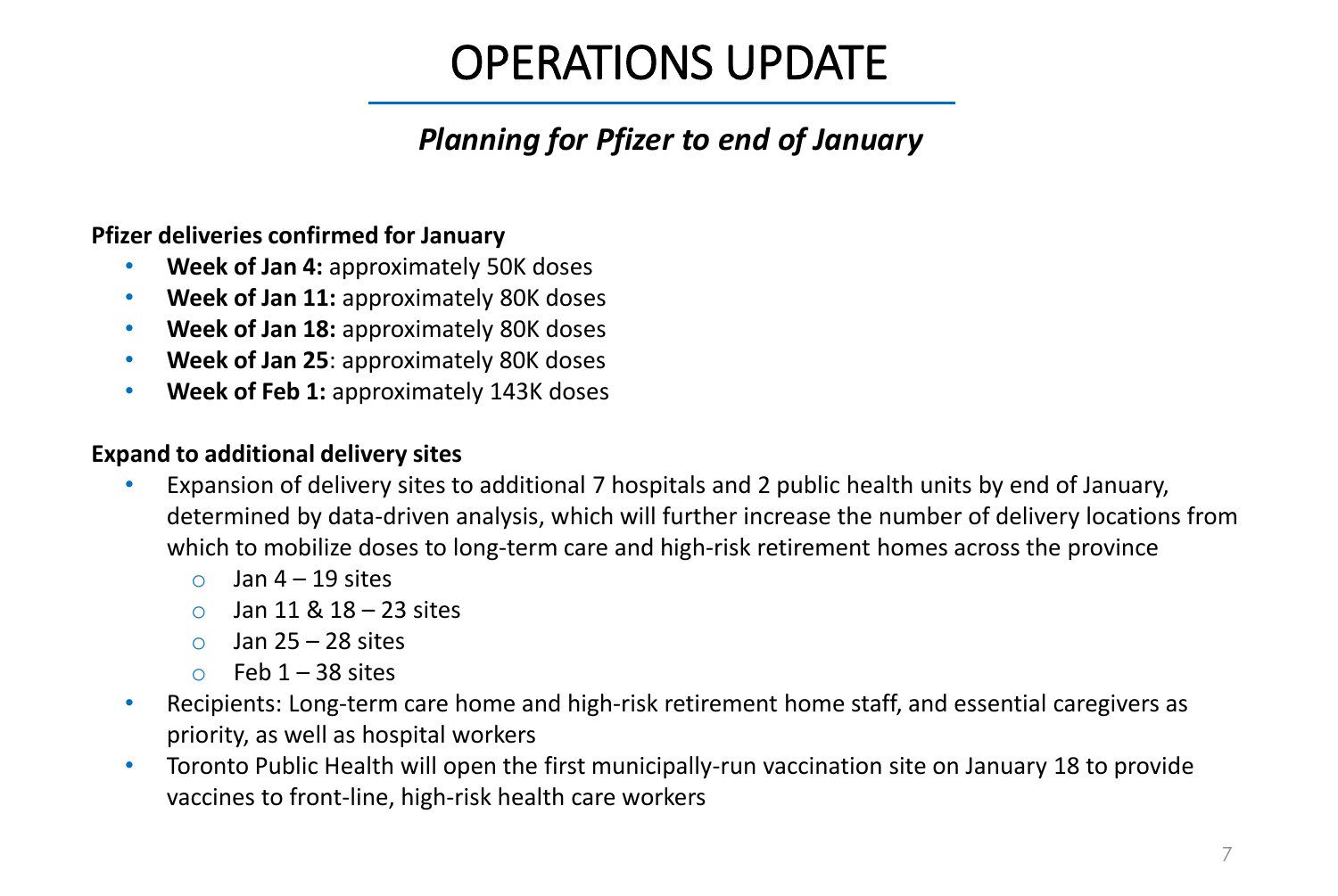## SUPPLY (1<sup>st</sup> dose, 2<sup>nd</sup> dose) AND CAPACITY



**Note:** Ontario's capacity is at least double what vaccine doses are currently available. We can absorb that amount immediately, and could ramp up to triple or quadruple our ability to vaccinate with some notice.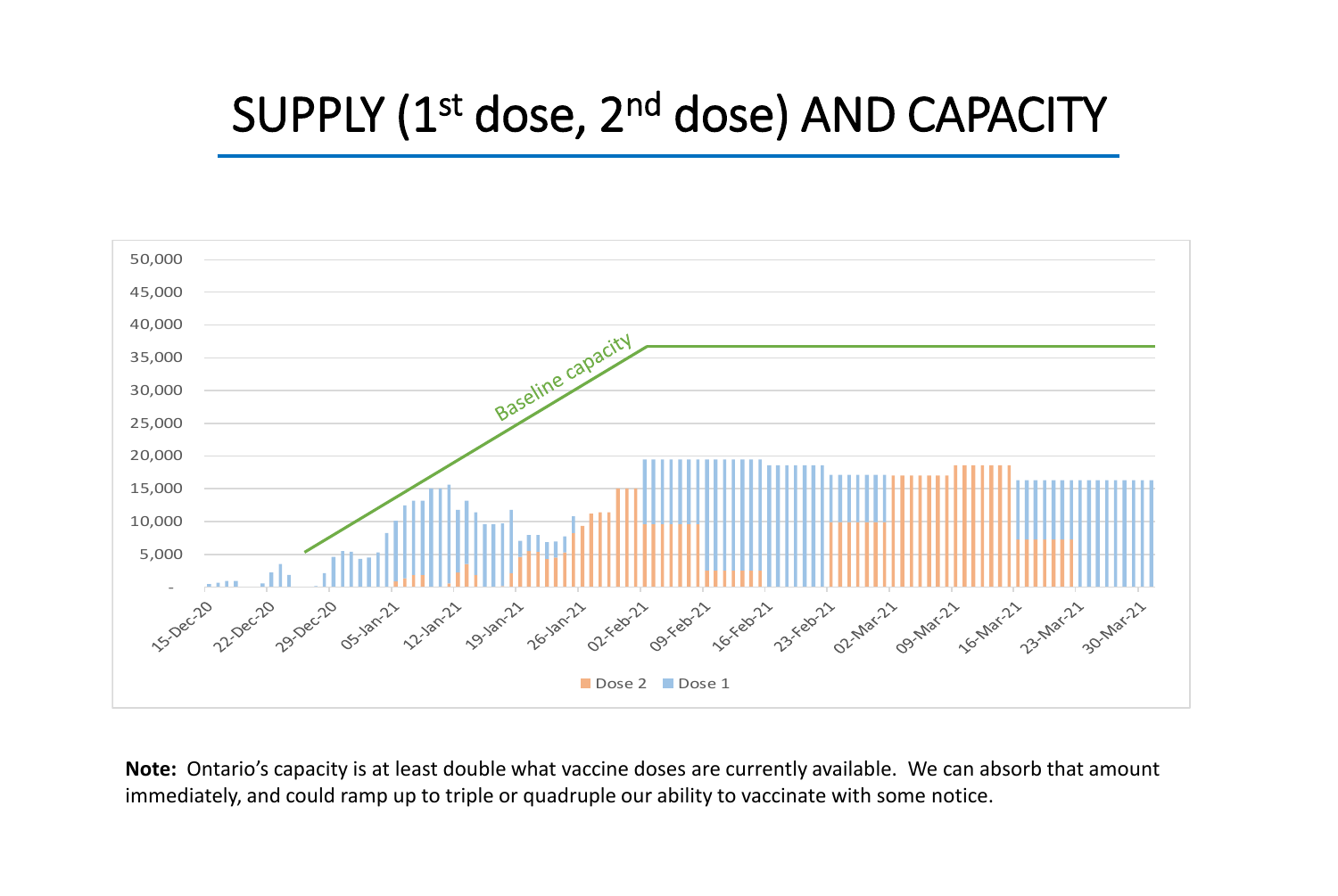### *Roll Out Plan for Moderna*

#### **Moderna**

- Ontario received approximately 53,000 doses the week of December 28, 2020
- **E** Next delivery is the week of January  $11<sup>th</sup>$ , approximately 56,000 doses
- Deliveries expected every three weeks
- Delivery to Toronto, Peel, York, and Windsor-Essex with a focus on providing first doses of vaccine to long-term care and high-risk retirement home residents, staff, and essential caregivers by January 21, 2021
- Over 29,000 Moderna doses delivered to long-term care and high-risk retirement home residents, staff, and essential caregivers in the 4 regions.
- Expansion to additional 3 PHUs the week of January 11, 2021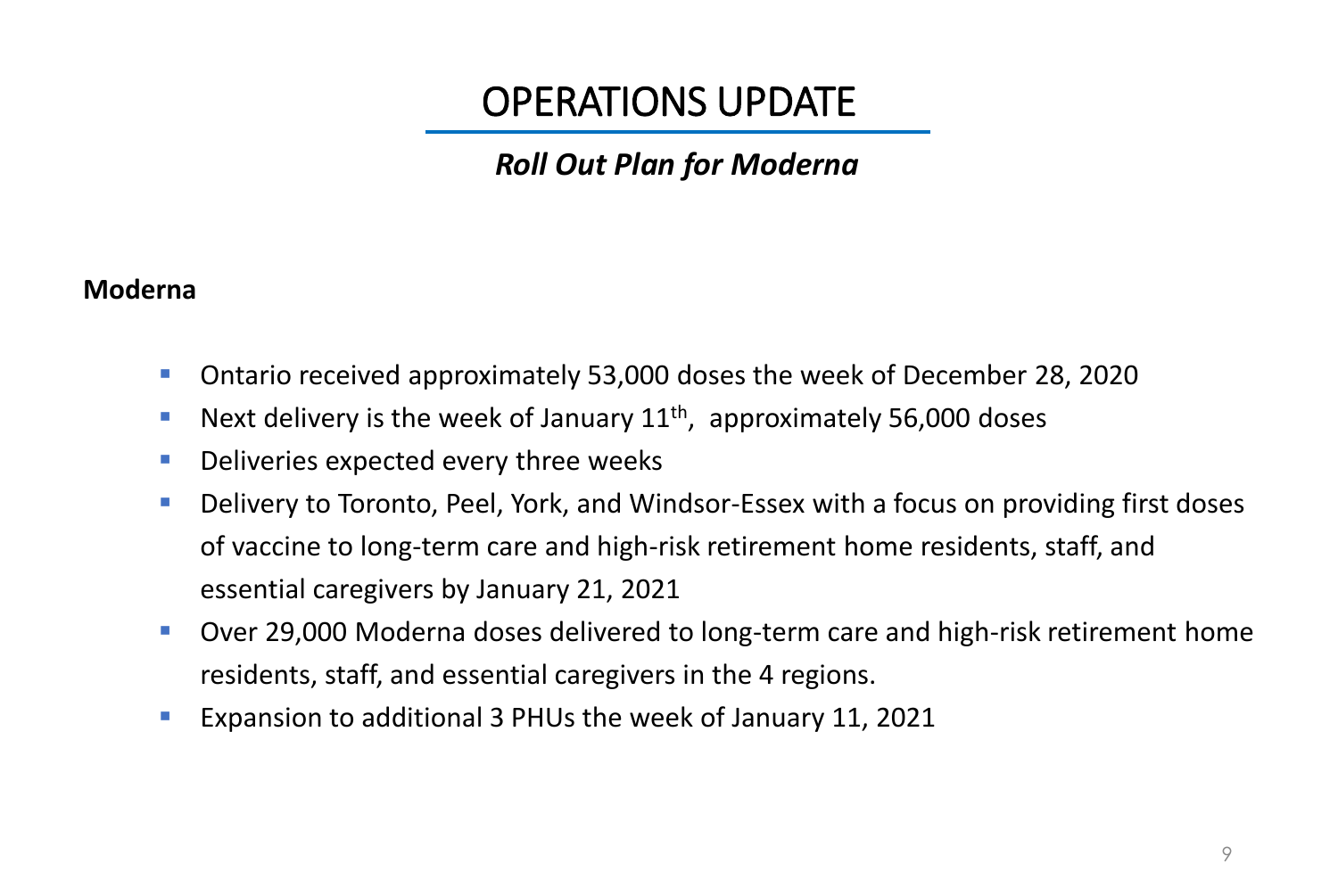### *Provincial Focus on Long-Term Care and High-Risk Retirement Homes*

- With protocols in place to move the Pfizer-BioNTech vaccine safely, regions are expediting efforts to vaccinate in long-term care homes and high risk retirement homes
- Vaccination of residents, staff and essential caregivers of long-term care homes and high risk retirement homes have begun in many other parts of the province, with the goal to offer vaccination (first dose) in all homes across the province no later than February 15, 2021